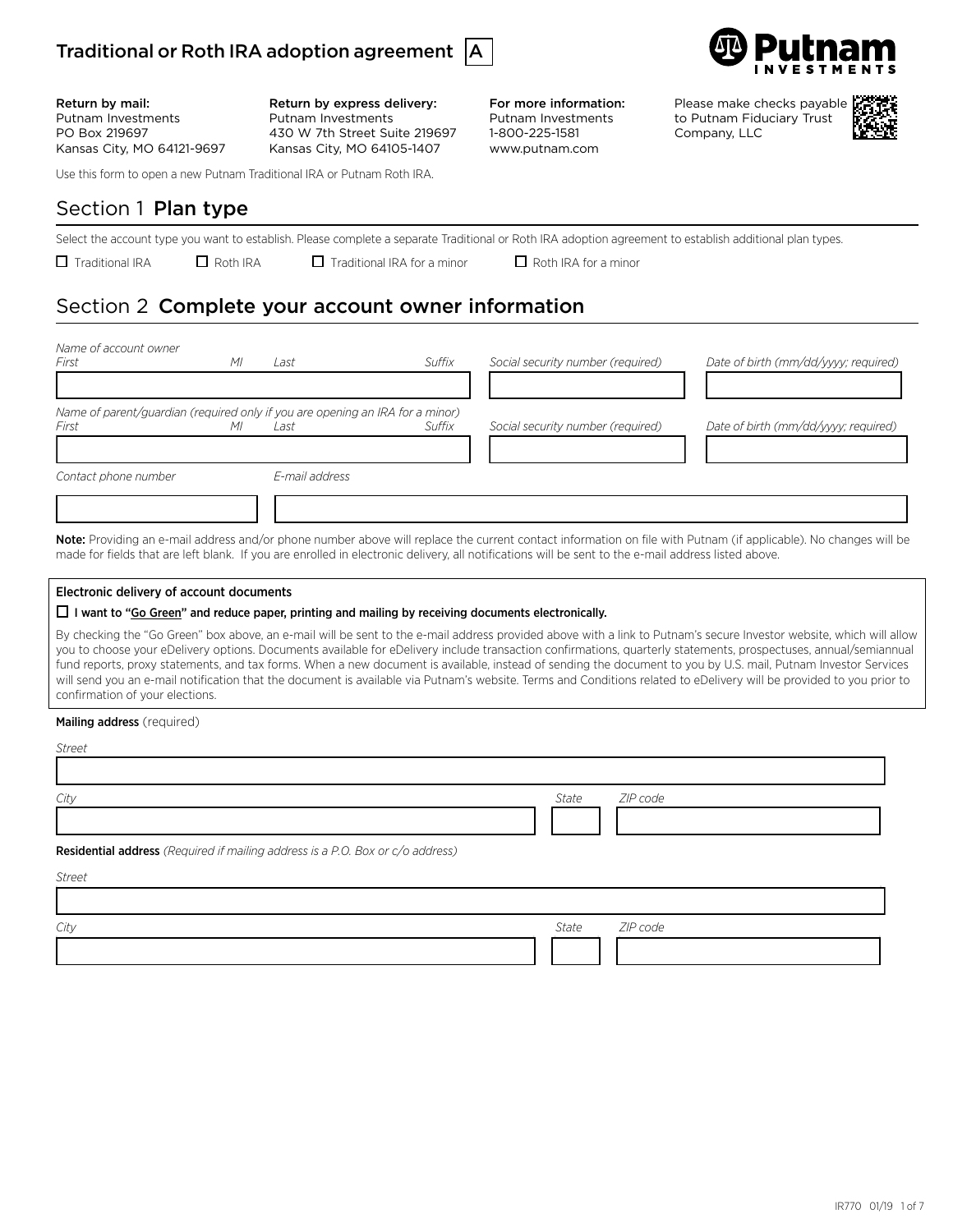# $\cot$   $\bar{x}$  **Drovide information about your financial advisor**

| Dealer number                                                | Branch office number                                                                      | Financial advisor number                                                                                                                                                                                                                 | CRD number                                                                                                                                                                                                                                                                                                                                                                                                                                                                                          |
|--------------------------------------------------------------|-------------------------------------------------------------------------------------------|------------------------------------------------------------------------------------------------------------------------------------------------------------------------------------------------------------------------------------------|-----------------------------------------------------------------------------------------------------------------------------------------------------------------------------------------------------------------------------------------------------------------------------------------------------------------------------------------------------------------------------------------------------------------------------------------------------------------------------------------------------|
|                                                              |                                                                                           |                                                                                                                                                                                                                                          |                                                                                                                                                                                                                                                                                                                                                                                                                                                                                                     |
|                                                              | Financial advisor name(s) exactly as it appears on firm's registration                    |                                                                                                                                                                                                                                          |                                                                                                                                                                                                                                                                                                                                                                                                                                                                                                     |
|                                                              |                                                                                           |                                                                                                                                                                                                                                          |                                                                                                                                                                                                                                                                                                                                                                                                                                                                                                     |
| Financial advisor's firm                                     |                                                                                           |                                                                                                                                                                                                                                          | Financial advisor's contact phone number                                                                                                                                                                                                                                                                                                                                                                                                                                                            |
|                                                              |                                                                                           |                                                                                                                                                                                                                                          |                                                                                                                                                                                                                                                                                                                                                                                                                                                                                                     |
| Branch office street address                                 |                                                                                           |                                                                                                                                                                                                                                          |                                                                                                                                                                                                                                                                                                                                                                                                                                                                                                     |
|                                                              |                                                                                           |                                                                                                                                                                                                                                          |                                                                                                                                                                                                                                                                                                                                                                                                                                                                                                     |
| City                                                         |                                                                                           |                                                                                                                                                                                                                                          | <b>State</b><br>ZIP code                                                                                                                                                                                                                                                                                                                                                                                                                                                                            |
|                                                              |                                                                                           |                                                                                                                                                                                                                                          |                                                                                                                                                                                                                                                                                                                                                                                                                                                                                                     |
|                                                              | Section 4 Investment instructions                                                         |                                                                                                                                                                                                                                          | Note: If you do not designate a financial advisor, or if the broker-dealer firm you designate does not have a selling agreement with the distributor, Putnam Retail<br>Management Limited Partnership ("PRM"), PRM will be designated as the default broker-dealer firm of record on your account and PRM will retain all applicable<br>sales charges. You may designate another broker-dealer firm at any time by returning a signed Change of financial advisor form to Putnam Investor Services. |
|                                                              |                                                                                           | $\Box$ A check is enclosed / $\Box$ A check is en route (make checks payable to Putnam Investments)<br>Invest as a contribution to my IRA (Putnam will invest your contribution as current year unless otherwise specified in Section 5) | Please indicate how you wish to fund your IRA. Select all that apply. Putnam will invest contributions as current year unless otherwise specified in Section 5.                                                                                                                                                                                                                                                                                                                                     |
| ப<br>previous custodian)<br>$\Box$ Traditional IRA<br>ப<br>ப | $\Box$ Rollover IRA<br>SEP/SIMPLE IRA                                                     | $\Box$ Roth IRA<br>ப<br>Roth 401(k)/403(b) $\Box$ 401(k)<br>$\Box$ 403(b)<br>Other qualified company plan (Government 457, Money Purchase Pension, Profit Sharing)                                                                       | as a rollover or a transfer of assets from an account that was held at another financial institution (You must indicate the type of plan held with your<br>Roth IRA Conversion                                                                                                                                                                                                                                                                                                                      |
| $\Box$ A check is not enclosed                               |                                                                                           |                                                                                                                                                                                                                                          |                                                                                                                                                                                                                                                                                                                                                                                                                                                                                                     |
| ப<br>restrictions may apply.)                                |                                                                                           | □ Solicit my current trustee (please attach an Asset transfer/direct rollover authorization form, IR771/Form B)                                                                                                                          | Fund my IRA with a purchase from my existing non-retirement account (Investments will be made into the same share class as previously held. Some                                                                                                                                                                                                                                                                                                                                                    |
| Fund number                                                  | Account number                                                                            | Dollar amount                                                                                                                                                                                                                            |                                                                                                                                                                                                                                                                                                                                                                                                                                                                                                     |
| □                                                            | Draft a one-time debit from my checking or savings account for:                           |                                                                                                                                                                                                                                          | Fund my IRA with a purchase from an existing Putnam retirement account due to death or divorce (contact Putnam for additional requirements)                                                                                                                                                                                                                                                                                                                                                         |
|                                                              | <b>Note:</b> The one-time debit will be initiated on the date the account is established. | (indicate investment elections in Section 5 and bank account information in Section 7)                                                                                                                                                   |                                                                                                                                                                                                                                                                                                                                                                                                                                                                                                     |
|                                                              |                                                                                           | Draft systematic investments from my checking or savings account (Complete Section 7)                                                                                                                                                    |                                                                                                                                                                                                                                                                                                                                                                                                                                                                                                     |
| Section 5                                                    | Select your funds                                                                         |                                                                                                                                                                                                                                          |                                                                                                                                                                                                                                                                                                                                                                                                                                                                                                     |
|                                                              |                                                                                           |                                                                                                                                                                                                                                          |                                                                                                                                                                                                                                                                                                                                                                                                                                                                                                     |
| amount or percentage, and contribution year.                 |                                                                                           |                                                                                                                                                                                                                                          | Please use the Putnam Fund Guide (https://www.putnam.com/literature/pdf/FM103.pdf) to select your investment. You must enter the fund name and number<br>for the corresponding share class you wish to establish. For additional fund elections, please attach a separate sheet of paper with fund number, fund name, dollar                                                                                                                                                                        |

- For new investments made to Putnam: If no class of shares is indicated, class A shares will be purchased and any unallocated assets will be invested into Money Market A.
- For assets moved from an existing Putnam registration: Fund allocations will remain consistent with the originating Putnam account(s) unless otherwise indicated. In addition, the share class must remain consistent with the originating Putnam account(s).

Only prior year and current year contributions are permitted. If no contribution year is indicated, all contributions will always be coded for the current year in which your paperwork is received at Putnam per IRS regulations. For prior year contributions, the envelope must be postmarked on or before the tax filing deadline.

| Fund number | Fund name | Dollar amount |    | Percentage | Contribution year |
|-------------|-----------|---------------|----|------------|-------------------|
|             |           |               | or |            |                   |
|             |           |               | or |            |                   |
|             |           |               | or |            |                   |
|             |           |               |    |            |                   |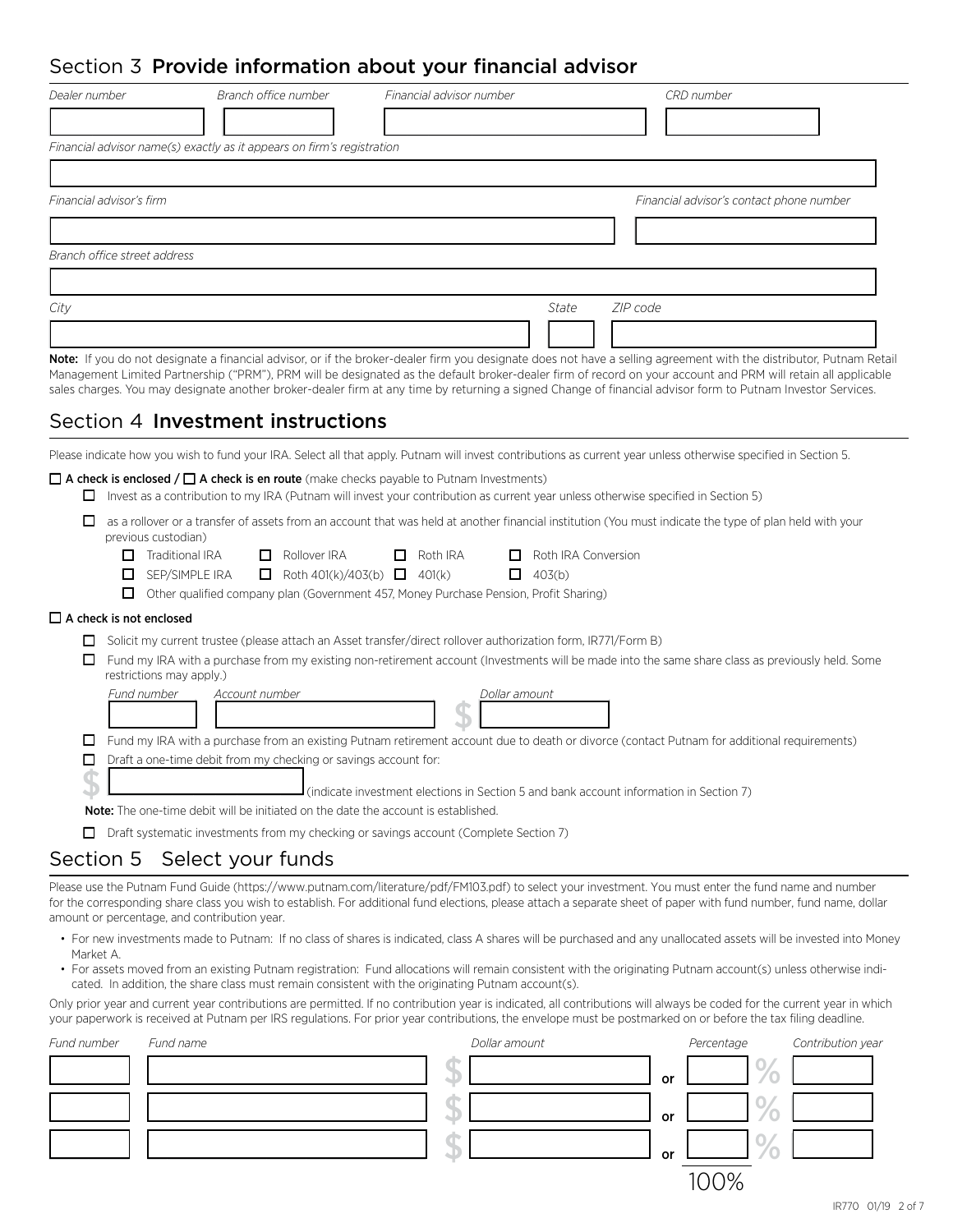# Section 6 Designate your beneficiary(ies)

Complete Sections 6A and 6B to designate primary and contingent beneficiaries respectively for assets payable upon your death. For each beneficiary, PFTC, LLC requires the full name, tax identification number, and date of birth. If you name multiple primary or contingent beneficiaries, please specify the percentage each is to receive. If no percentage is specified, your account will be divided among your surviving primary beneficiaries in substantially equal amounts. If no primary beneficiaries survive you, your account will be divided among your surviving contingent beneficiaries. If none of your designated beneficiaries survive you, your account will be distributed according to the provisions of the IRA plan and disclosure statement.

Important: PFTC, LLC does not accept customized beneficiary designations (for example, designations which involve multiple contingencies within a primary or contingent beneficiary category) or "per stirpes" designations. All beneficiaries must be designated as either primary or contingent and must include all identifying information referenced above. PFTC, LLC generally cannot accept beneficiary designations from attorneys-in-fact, conservators, or guardians. If the designated beneficiaries are not accepted by PFTC, LLC the provisions of the IRA plan disclosure statement will be in effect.

#### 6A: Primary beneficiary(ies):

Percentages for primary beneficiaries must equal 100%. For any additional primary beneficiary designations, attach a separate page which contains all required information for each beneficiary.

| Name of individual (First, MI, Last)/Full name of entity/trust (required)<br>Social Security/Tax ID number (required)<br>Date of birth (mm/dd/yyyy; required) | Relationship<br>$\Box$ Spouse | П<br>Other | Percentage |
|---------------------------------------------------------------------------------------------------------------------------------------------------------------|-------------------------------|------------|------------|
| Residential address (street, city, state, ZIP code)                                                                                                           |                               |            |            |
| Name of individual (First, MI, Last)/Full name of entity/trust (required)<br>Social Security/Tax ID number (required)<br>Date of birth (mm/dd/yyyy; required) | Relationship<br>Spouse<br>□   | □<br>Other | Percentage |
| Residential address (street, city, state, ZIP code)                                                                                                           |                               |            |            |
| Name of individual (First, MI, Last)/Full name of entity/trust (required)                                                                                     | Relationship<br>$\Box$ Spouse | Other<br>п | Percentage |
| Social Security/Tax ID number (required)<br>Date of birth (mm/dd/yyyy; required)<br>Residential address (street, city, state, ZIP code)                       |                               |            |            |
|                                                                                                                                                               |                               |            |            |
| Name of individual (First, MI, Last)/Full name of entity/trust (required)                                                                                     | Relationship<br>$\Box$ Spouse | Other<br>П | Percentage |
| Social Security/Tax ID number (required)<br>Date of birth (mm/dd/yyyy; required)                                                                              |                               |            |            |
| Residential address (street, city, state, ZIP code)                                                                                                           |                               |            |            |

# **Total primary allocations must equal 100%** 1 1 0 0  $\vert$  0  $\vert$  0  $\vert$  0  $\vert$  0  $\vert$  0  $\vert$  0  $\vert$  0  $\vert$  0  $\vert$  0  $\vert$  0  $\vert$  0  $\vert$  0  $\vert$  0  $\vert$  0  $\vert$  0  $\vert$  0  $\vert$  0  $\vert$  0  $\vert$  0  $\vert$  0  $\vert$  0  $\vert$  0  $\vert$  0  $\vert$  0  $\$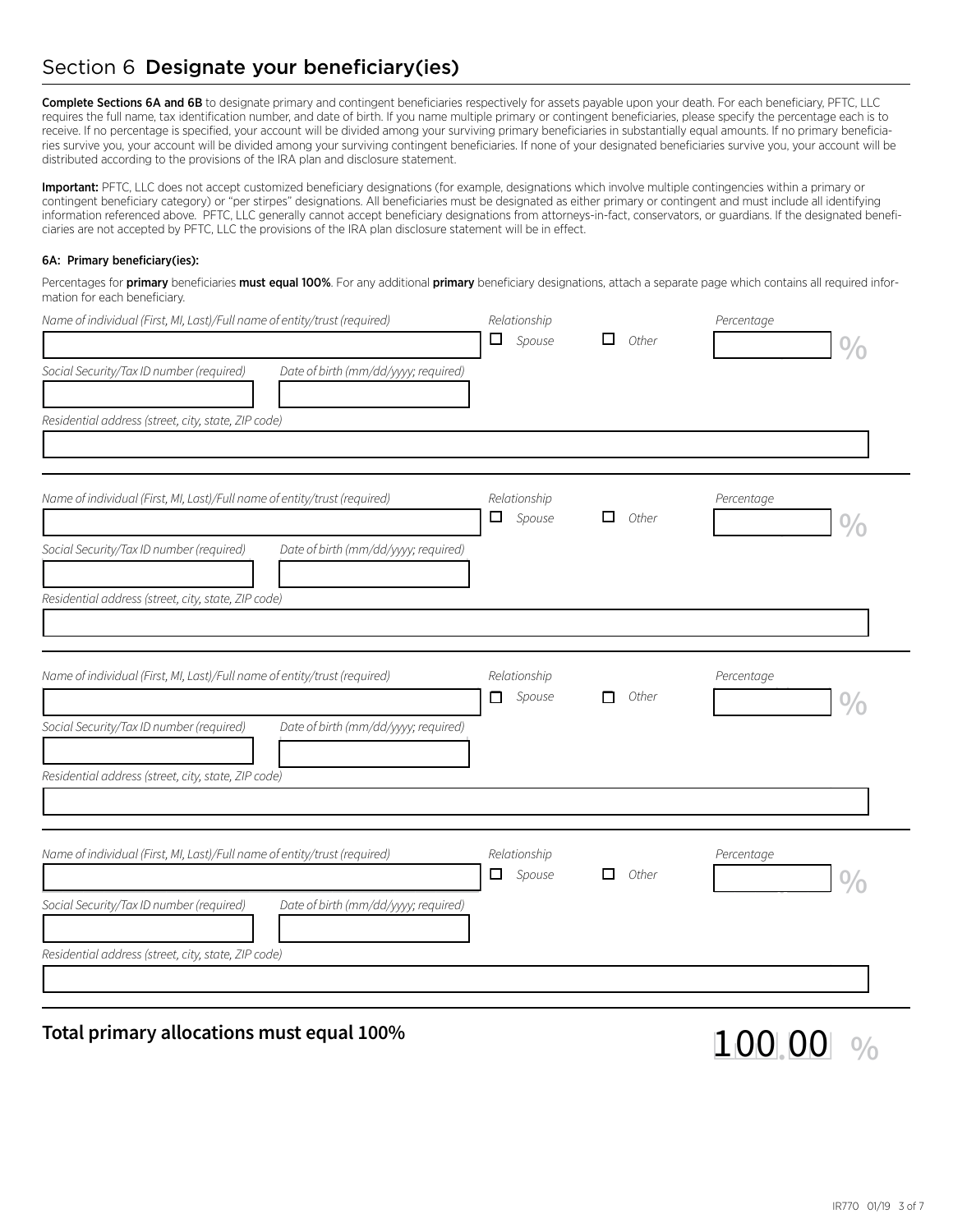#### 6B: Contingent beneficiary(ies):

Percentages for contingent beneficiaries must equal 100%. For any additional contingent beneficiary designations, attach a separate page which contains all required information for each beneficiary.

| Name of individual (First, MI, Last)/Full name of entity/trust (required)        | Relationship<br>$\Box$ Spouse | Other       | Percentage |
|----------------------------------------------------------------------------------|-------------------------------|-------------|------------|
| Social Security/Tax ID number (required)<br>Date of birth (mm/dd/yyyy; required) |                               |             |            |
| Residential address (street, city, state, ZIP code)                              |                               |             |            |
| Name of individual (First, MI, Last)/Full name of entity/trust (required)        | Relationship<br>$\Box$ Spouse | Other<br>□  | Percentage |
| Social Security/Tax ID number (required)<br>Date of birth (mm/dd/yyyy; required) |                               |             |            |
| Residential address (street, city, state, ZIP code)                              |                               |             |            |
| Name of individual (First, MI, Last)/Full name of entity/trust (required)        | Relationship<br>$\Box$ Spouse | L.<br>Other | Percentage |
| Social Security/Tax ID number (required)<br>Date of birth (mm/dd/yyyy; required) |                               |             |            |
| Residential address (street, city, state, ZIP code)                              |                               |             |            |
| Name of individual (First, MI, Last)/Full name of entity/trust (required)        | Relationship<br>$\Box$ Spouse | □<br>Other  | Percentage |
| Social Security/Tax ID number (required)<br>Date of birth (mm/dd/yyyy; required) |                               |             |            |
| Residential address (street, city, state, ZIP code)                              |                               |             |            |

### **Total contingent allocations must equal 100%**

#### 6C: Signature of IRA owner's spouse (if applicable):

If you are married to the IRA owner and he or she has designated a beneficiary(ies) other than you, please consult your financial advisor about the state law and tax law implications of this beneficiary designation, including the need for your consent. By signing below you indicate that you are the spouse of the individual named in Section 2 and that you consent to the designated beneficiary(ies). PFTC, LLC is not responsible to determining whether an account owner is married and is a resident of a jurisdiction in which community property rules apply.

| Signature of spouse           | Date (mm/dd/yyyy) |
|-------------------------------|-------------------|
|                               |                   |
| Print name of signature above |                   |
|                               |                   |

100.00 %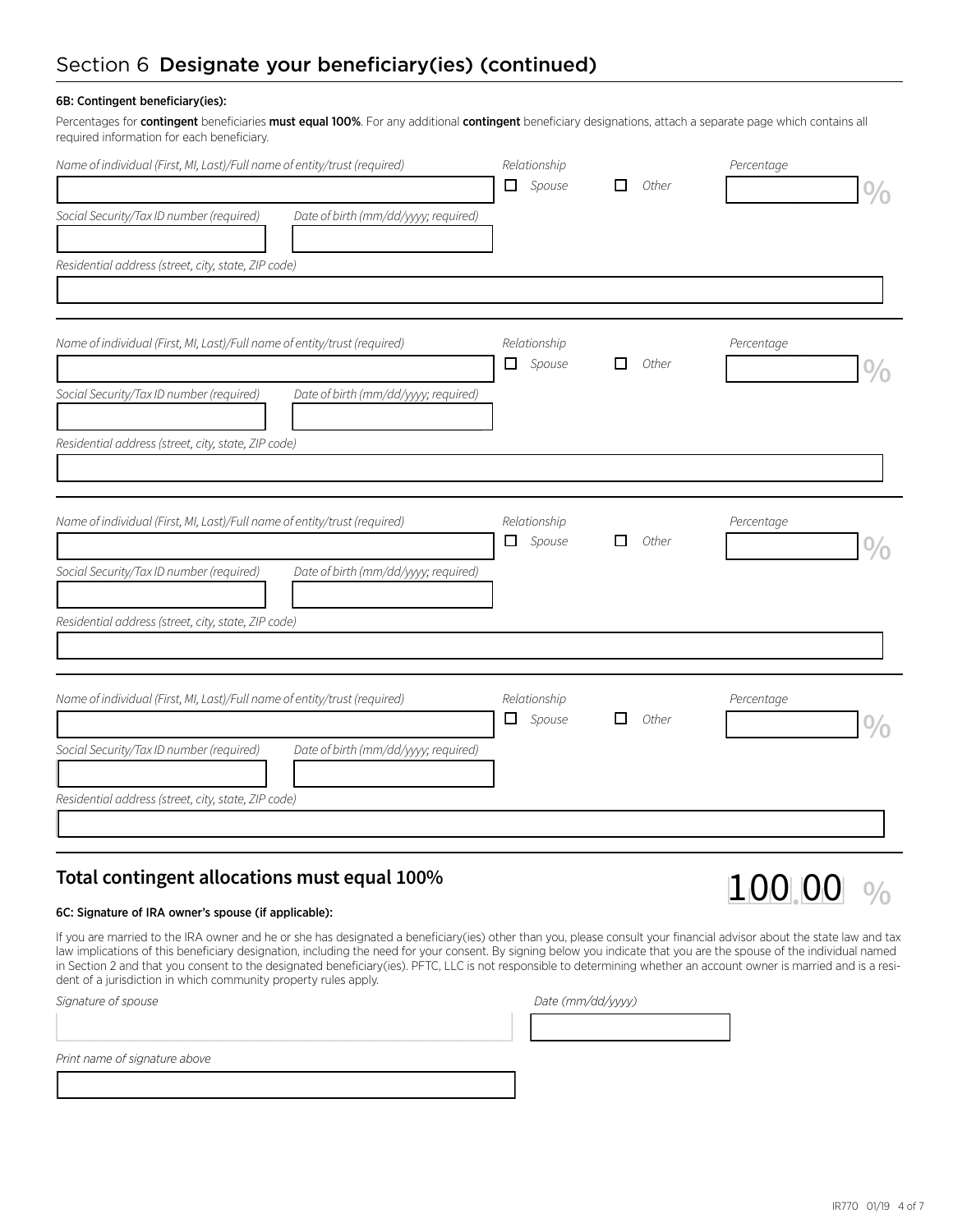# Section 7 Select your account features (optional)

#### **Section 7A — Bank account information** (You must provide a voided check or deposit slip; please do not staple)

Note: Starter checks, brokerage checks, and checkwriting checks will not be accepted.

Please provide your bank information to allow subsequent purchases to be sent from your bank account. If the Putnam account owner's name is listed in the bank account registration, you will then be eligible for ACH on-demand purchasing via phone or web.

Attach a preprinted or web-generated voided check/deposit slip or a signed letter from the bank on bank letterhead below. Each of these documents must include: bank name, name(s) as registered on the bank account, routing number and account number.

#### **Check the bank account you would like to use:**  $\Box$  Checking account  $\Box$  Savings account

□ Please use my enclosed investment check to establish bank account options on my account in lieu of other acceptable documents named above.

| Address<br>City, State, ZIP<br>PAY TO THE |                            |                     |
|-------------------------------------------|----------------------------|---------------------|
| ORDER OF ___________                      |                            | o<br><b>DOLLARS</b> |
| memo: $\_\_$                              |                            |                     |
| $\pm 123456789$                           | $ : 000123456789$ $ : 101$ |                     |

ABA routing number of financial institution **Bank account number** Bank account number

#### **Section 7B — Systematic investment plan**

Complete this section to establish a new systematic investment plan using the bank account information provided above. Please indicate the fund number, fund name, dollar amount, frequency and date for your investments below. Investments will be made into the same share class selected in Section 5 unless otherwise indicated (systematic investments will always be coded for the current contribution year). Putnam requests the draft from your bank account on the business day prior to the investment date. If no date is selected, Putnam will default to the 15th. If the investment date falls on a weekend or a holiday, the investment will be made the next business day. If the investment date falls on a date that does not occur within a particular month (29th-31st), the investment will be made the prior day, unless this day falls on a weekend or holiday then the investment will be made the next business day.

133333333333333334 133333333333333334

#### Step 1: Investment allocation

| Fund number              | Fund name | Dollar amount                                                                                                   |
|--------------------------|-----------|-----------------------------------------------------------------------------------------------------------------|
|                          |           |                                                                                                                 |
|                          |           |                                                                                                                 |
|                          |           |                                                                                                                 |
|                          |           |                                                                                                                 |
| Step 2: Option frequency |           | the contract of the contract of the contract of the contract of the contract of the contract of the contract of |

Choose a frequency below. Putnam will default to once per month if no option is selected:

|  |  |  | Frequency: $\Box$ Invest every month (enter investment date(s) below) or $\Box$ Invest only in the month(s) chosen below:              |  |  |
|--|--|--|----------------------------------------------------------------------------------------------------------------------------------------|--|--|
|  |  |  | $\Box$ Jan $\Box$ Feb $\Box$ Mar $\Box$ Apr $\Box$ May $\Box$ June $\Box$ July $\Box$ Aug $\Box$ Sept $\Box$ Oct $\Box$ Nov $\Box$ Dec |  |  |

Indicate draft date(s) below:



Note: Contributions cannot be made into a Traditional IRA for the year in which the shareholder reaches the age of 70½ or for any year thereafter. Putnam will automatically stop the systematic investment plan for all Traditional IRA accounts upon the start of the year that the client will attain the age of 70½.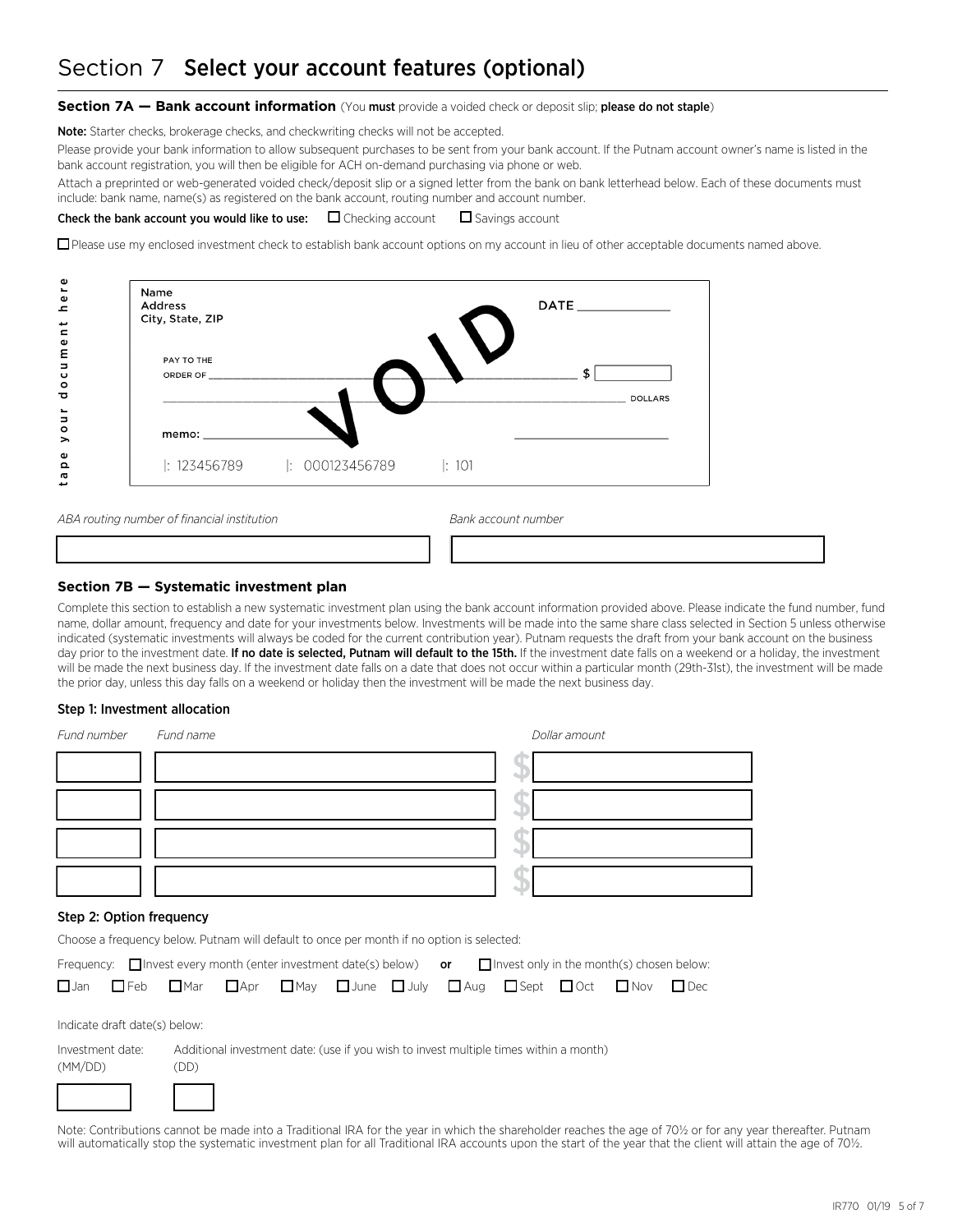#### **Section 7C — Reduced sales charge**

If you already own shares of another Putnam fund, or if you agree to invest a certain amount, you may be able to reduce the sales charge you pay.

#### CUMULATIVE DISCOUNT

To qualify for sales charge discounts on class A and M shares, list the account number(s) of other Putnam fund(s) that you or your family (spouse and/or children under age 21) own.



#### LETTER OF INTENT

By checking an amount below, I agree to the terms and conditions for a Letter of Intent as set forth in the Statement of Additional Information (including the escrowing of shares). Although I am not obligated to complete a Letter of Intent, I plan to invest in one or more Putnam funds over a 13-month period an aggregate amount equal to at least the amount of the box checked below. I am aware that if I do not invest at least this amount over a 13-month period any purchases made pursuant to this Letter of Intent will be adjusted to the commission rate that otherwise would apply.

 $\Box$  \$50,000  $\Box$  \$100,000  $\Box$  \$250,000  $\Box$  \$500,000  $\Box$  \$1,000,000

### Section 8 Traditional or Roth IRA agreement

#### $\Box$  I do not authorize telephone redemptions. Accept only written instructions signed by me.

Unless I have checked the box above, Putnam Investor Services, Inc. is authorized to act upon redemption instructions received by telephone from me or any other person claiming to act as my representative who can provide Putnam with my account registration and address as it appears on Putnam's records. Redemption proceeds of up to \$100,000 will be sent to me at an address on record with Putnam for at least 15 days. Putnam will not be liable for unauthorized transactions if it employs reasonable procedures to confirm that instructions received by telephone are genuine. I agree to indemnify and hold harmless Putnam Investor Services, Inc. and any Putnam funds that may be involved in transactions authorized by telephone against any claim or loss in connection with any telephone transaction effected on my account.

#### $\Box$  I do not authorize the mailing of only one shareholder report, one prospectus, or one set of proxy materials if there are multiple accounts in a Putnam fund at my address. Send a separate copy for every account.

Unless I have checked the box above, Putnam Investor Services, Inc. is authorized to send only one shareholder report, one prospectus, or one set of proxy materials for **all** accounts in any Putnam fund at my address.

#### Important notice regarding Putnam's privacy policy: By signing this application, I acknowledge that Putnam's privacy policy is available for viewing and printing via Putnam's website at https://www.putnam.com/policies/

If I/we have completed the bank account information in Section 7, I/we authorize my/our bank/credit union to accept debit/credit entries initiated by Putnam Investor Services to my/our account and to debit/credit, as requested, the same to my/our account, without responsibility for correctness thereof or for the existence of any further authorization relating thereto. I/we hereby acknowledge that the initiation of an ACH transaction through Putnam is to purchase securities, and accordingly any transaction requested by me/us through the ACH system is irrevocable. I/we authorize Putnam to make a follow-up attempt in retrieving those monies which are denied due to insufficient funds (i.e. systematic purchase bounce). I/we agree to indemnify and hold harmless my/our bank/credit union, the Putnam funds, and Putnam Investor Services for any loss, liability, or expense incurred from acting on these instructions. I/we also agree to waive any right under the NACHA Rules to rescind any instruction for ACH transactions which have already occurred at the time of the attempt to rescind. This waiver of the rescission right applies to both ACH investments in and ACH redemptions from the Putnam Funds. This authorization may be terminated by me/us at any time by written notification to Putnam Investor Services, with reasonable time given to implement my/our request. Putnam Investor Services may amend or terminate this agreement at any time. You will be notified before any such changes go into effect. For bank account information (Section 7), Putnam does not assess a fee for federal bank wire and/or ACH transactions on your account(s). Some banks/credit unions may not offer ACH transactions or may charge a fee to conduct such transactions. Please check with your financial institution for information regarding eligibility, fees and applicable routing number(s) for federal bank wire and/or ACH transactions.

If I have completed a Letter of Intent (LOI) in Section 7, I agree that the minimum initial investment, which will be held in escrow until the full LOI amount is purchased, is 5% of the amount checked. If I invest less than the LOI amount, shares may be redeemed from my account to cover the higher sales charge. If I invest more, the sales charge will only be adjusted when and if my dealer refunds Putnam its portion of the adjustment. I will not receive LOI credit for shares purchased by dividend reinvestment.

If applicable, the Parent/Guardian named in Section 2 represents that he or she is the parent or legal guardian of the property of the Owner/Minor indicated above. Notwithstanding any provision of the Adoption Agreement or Plan, PFTC, LLC may rely on instructions of the Parent/Guardian with respect to the administration, investment and distribution of the Account until the Owner/Minor reaches the age of majority in his or her State of residence. The Parent/Guardian agrees that he or she shall cease to have any authority or control with respect to the Account upon attainment of the age of majority by the Owner/Minor. Thereafter, the Owner/Minor shall be treated as the Owner for all purposes under the Adoption Agreement and Plan. Notwithstanding the foregoing, the Parent/Guardian agrees that Putnam Fiduciary Trust Company, LLC ("PFTC, LLC") shall have no responsibility or obligation to determine whether the Owner/Minor has attained the age of majority. Prior to executing any direction or request made by the Parent/Guardian or the Owner/Minor, PFTC, LLC may require the Parent/Guardian or the Owner/Minor to demonstrate in a manner satisfactory to PFTC, LLC whether the Owner/Minor has attained the age of majority. The Parent/Guardian hereby agrees to indemnify and hold harmless Putnam Fiduciary Trust Company, LLC, Putnam Investor Services, and their respective affiliates, agents, directors, officers, and employees (collectively, "Putnam"), from and against any loss, damage, liability, claim, cost or expense, including legal fees, which Putnam incurs as a result of, or in connection with, any actual or attempted disaffirmance, voiding, reversal, unenforceability, cancellation or limitation of any purchase, exchange, transfer or redemption of assets held in the Account by reason of, or in connection with, the Owner/Minor's status as a minor or the Parent/Guardian's status as a person other than the Owner/Minor's parent or legal guardian. This agreement is binding on the Parent/Guardian and his or her executors, beneficiaries, heirs, administrators, legal representatives and assigns, and will inure to the benefit of Putnam and its successors and assigns. This agreement shall survive termination of the Adoption Agreement.